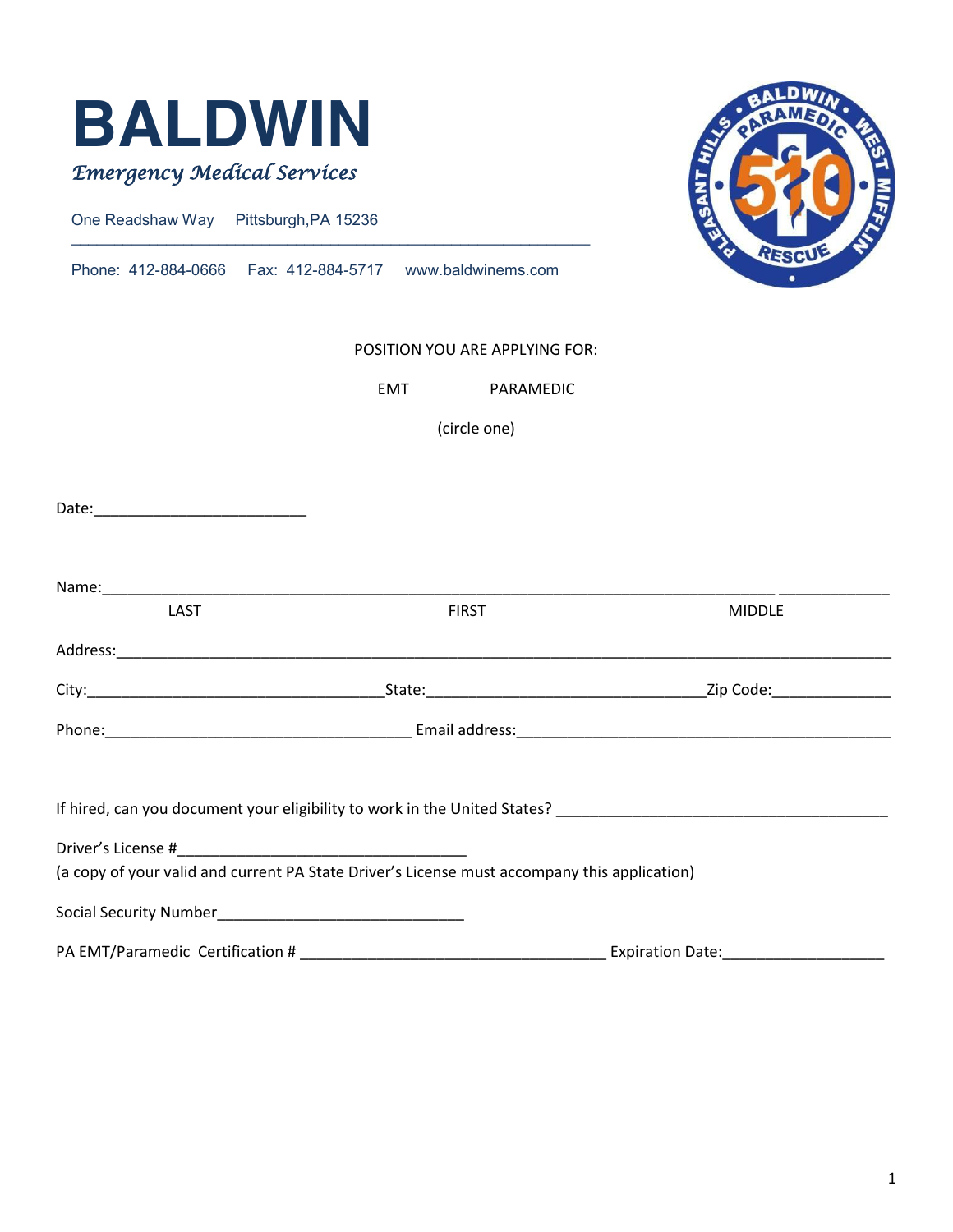Have you ever been listed on a Medicare list of persons prevented from working with Medicare billing?

Have you ever been convicted of a crime? \_\_\_\_\_\_\_\_\_\_\_\_\_\_\_\_\_\_\_\_\_\_\_\_\_\_

Have you been bonded? \_\_\_\_\_\_\_\_\_\_\_\_\_

If yes, for what position(s)? \_\_\_\_\_\_\_\_\_\_\_\_\_\_\_\_\_\_\_\_\_\_\_\_\_\_\_\_\_\_\_\_\_\_\_\_\_\_\_\_\_\_\_\_\_\_\_\_\_\_\_\_\_\_\_\_\_\_\_\_\_\_\_\_\_\_\_\_\_\_\_\_\_\_\_

### **MILITARY TRAINING**

Are you currently in the U.S. Armed Forces? \_\_\_\_\_\_\_\_\_\_\_\_\_\_\_\_\_ If yes, what branch? \_\_\_\_\_\_\_\_\_\_\_\_\_\_\_\_\_\_\_\_\_\_\_\_\_\_\_\_\_\_\_\_\_\_\_\_\_ Dates of Previous Duty \_\_\_\_\_\_\_\_\_\_\_\_\_\_\_\_\_\_\_\_\_\_\_\_\_\_\_\_\_ to \_\_\_\_\_\_\_\_\_\_\_\_\_\_\_\_\_\_\_\_\_\_\_\_\_\_\_\_\_\_\_\_\_ Rank at Discharge \_\_\_\_\_\_\_\_\_\_\_\_\_\_\_\_\_\_\_\_\_\_\_\_\_\_\_\_\_\_\_\_\_\_\_\_\_\_\_

List any duties or special training in the Service that are relevant to the essential duties and responsibilities of this position: \_\_\_\_\_\_\_\_\_\_\_\_\_\_\_\_\_\_\_\_\_\_\_\_\_\_\_\_\_\_\_\_\_\_\_\_\_\_\_\_\_\_\_\_\_\_\_\_\_\_\_\_\_\_\_\_\_\_\_\_\_\_\_\_\_\_\_\_\_\_\_\_\_\_\_\_\_\_\_\_\_\_\_\_\_\_\_\_\_\_

# **EDUCATION**

\_\_\_\_\_\_\_\_\_\_\_\_\_\_\_\_\_\_\_\_\_\_\_\_\_\_\_\_\_\_\_\_\_\_\_\_\_\_\_\_\_\_\_\_\_\_\_\_\_\_\_\_\_\_\_\_\_\_\_\_\_\_\_\_\_\_\_\_\_\_\_\_\_\_\_\_\_\_\_\_\_\_\_\_\_\_\_\_\_\_\_\_\_\_\_\_\_\_ \_\_\_\_\_\_\_\_\_\_\_\_\_\_\_\_\_\_\_\_\_\_\_\_\_\_\_\_\_\_\_\_\_\_\_\_\_\_\_\_\_\_\_\_\_\_\_\_\_\_\_\_\_\_\_\_\_\_\_\_\_\_\_\_\_\_\_\_\_\_\_\_\_\_\_\_\_\_\_\_\_\_\_\_\_\_\_\_\_\_\_\_\_\_\_\_\_\_

| <b>Type</b>         | <b>Name and Address</b> | <b>Did You</b><br>Graduate? | <b>Course or Major</b> |  |
|---------------------|-------------------------|-----------------------------|------------------------|--|
| Elementary          |                         |                             |                        |  |
| High School         |                         |                             |                        |  |
| College             |                         |                             |                        |  |
| Post-graduate       |                         |                             |                        |  |
| <b>EMS Training</b> |                         |                             |                        |  |
| Other (Specify)     |                         |                             |                        |  |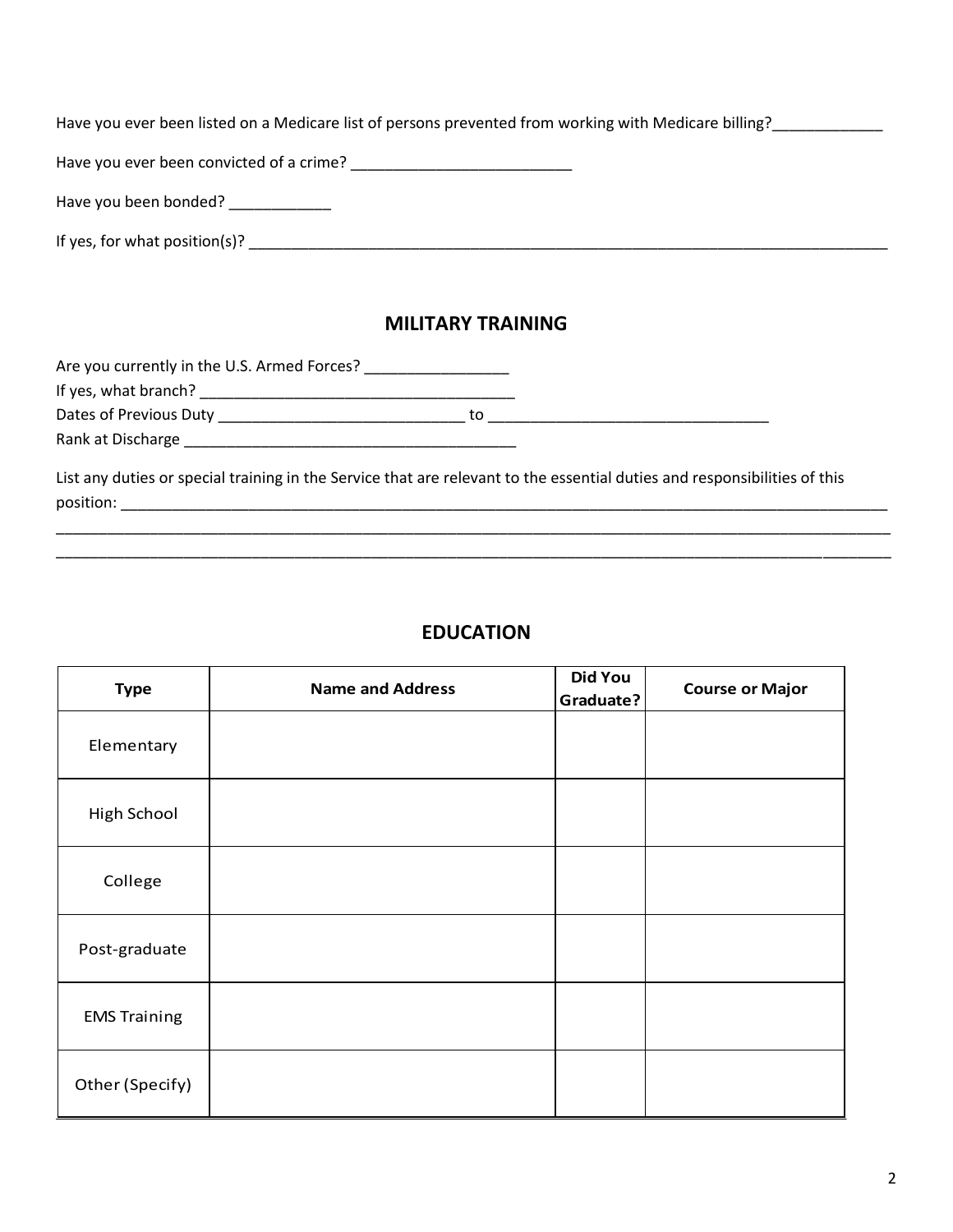### **EMPLOYMENT HISTORY**

(List in order, with the most recent first)

| <b>Name and Address of Company</b> | <b>Dates</b> | <b>Duties</b> | Pay Rate | <b>Reason for</b> |
|------------------------------------|--------------|---------------|----------|-------------------|
| & Supervisor                       | Employed     |               | Beg./End | Leaving           |
|                                    |              |               |          |                   |
|                                    |              |               |          |                   |
|                                    |              |               |          |                   |
|                                    |              |               |          |                   |
|                                    |              |               |          |                   |
|                                    |              |               |          |                   |
|                                    |              |               |          |                   |
|                                    |              |               |          |                   |
|                                    |              |               |          |                   |
|                                    |              |               |          |                   |
|                                    |              |               |          |                   |
|                                    |              |               |          |                   |

#### **REFERENCES**

| <b>Name and Occupation</b> | <b>Address</b> | <b>Phone Number</b> |
|----------------------------|----------------|---------------------|
|                            |                |                     |
|                            |                |                     |
|                            |                |                     |
|                            |                |                     |
|                            |                |                     |
|                            |                |                     |

List any friends or relatives working for us: \_\_\_\_\_\_\_\_\_\_\_\_\_\_\_\_\_\_\_\_\_\_\_\_\_\_\_\_\_\_\_\_\_\_\_\_\_\_\_\_\_\_\_\_\_\_\_\_\_\_\_\_\_\_\_\_\_\_\_\_\_\_\_

Please inform us of any additional knowledge, skills, and abilities that would allow you to complete the essential duties and responsibilities of this position: \_\_\_\_\_\_\_\_\_\_\_\_\_\_\_\_\_\_\_\_\_\_\_\_\_\_\_\_\_\_\_\_\_\_\_\_\_\_\_\_\_\_\_\_\_\_\_\_\_\_\_\_\_\_\_\_\_\_\_\_\_\_\_\_\_\_\_\_\_

\_\_\_\_\_\_\_\_\_\_\_\_\_\_\_\_\_\_\_\_\_\_\_\_\_\_\_\_\_\_\_\_\_\_\_\_\_\_\_\_\_\_\_\_\_\_\_\_\_\_\_\_\_\_\_\_\_\_\_\_\_\_\_\_\_\_\_\_\_\_\_\_\_\_\_\_\_\_\_\_\_\_\_\_\_\_\_\_\_\_\_\_\_\_\_\_\_\_ \_\_\_\_\_\_\_\_\_\_\_\_\_\_\_\_\_\_\_\_\_\_\_\_\_\_\_\_\_\_\_\_\_\_\_\_\_\_\_\_\_\_\_\_\_\_\_\_\_\_\_\_\_\_\_\_\_\_\_\_\_\_\_\_\_\_\_\_\_\_\_\_\_\_\_\_\_\_\_\_\_\_\_\_\_\_\_\_\_\_\_\_\_\_\_\_\_\_

\_\_\_\_\_\_\_\_\_\_\_\_\_\_\_\_\_\_\_\_\_\_\_\_\_\_\_\_\_\_\_\_\_\_\_\_\_\_\_\_\_\_\_\_\_\_\_\_\_\_\_\_\_\_\_\_\_\_\_\_\_\_\_\_\_\_\_\_\_\_\_\_\_\_\_\_\_\_\_\_\_\_\_\_\_\_\_\_\_\_\_\_\_\_\_\_\_\_

Baldwin EMS is an equal opportunity employer. All prospective employees will receive consideration without discrimination because of race, creed, color, sex, age, national origin, disability, or veteran status.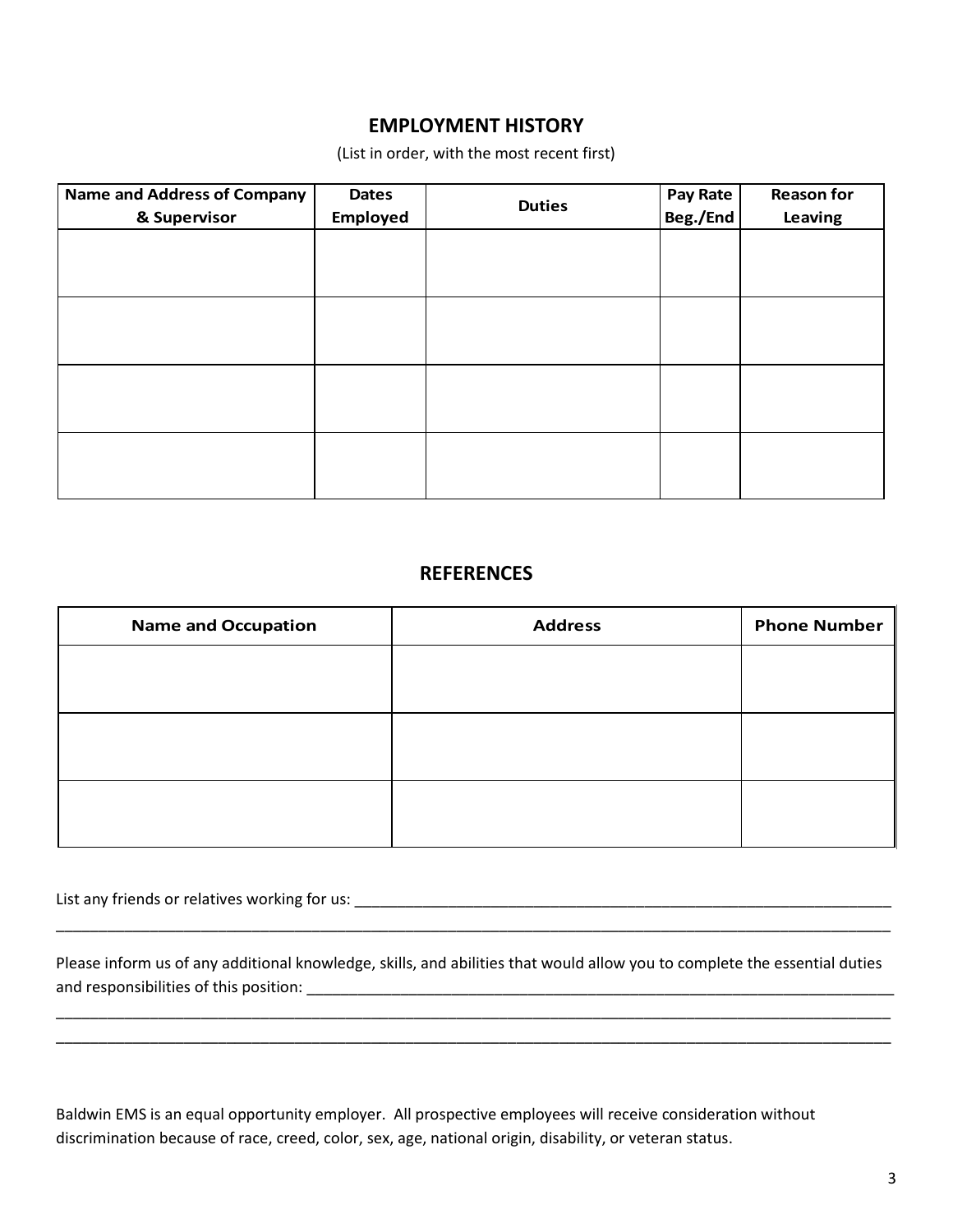## **CERTIFICATION, AUTHORIZATION, AND AGREEMENT**

"I certify that the information supplied by me on this application form and in my resume, if any, is true and complete and does not contain any falsification, omission, or concealment of material fact. I authorize Baldwin EMS to investigate the truth of this information and of any other information I may supply during an interview. I further authorize every school, employer, person and agency identified by me on this form or in my resume to release any and all verifying information that Baldwin EMS may solicit from it or them. I further authorize Baldwin EMS to investigate my criminal history and other aspects of my personal history, including my character and general reputation. If my application is denied in whole or part because of information contained in a criminal history report, Baldwin EMS will so advise me."

"I hereby release all law enforcement agencies, my former employers, all educational institutions and programs and every other person identified by me on this form or in my resume from liability for any damage or injury to me arising out of the release of information requested by Baldwin EMS."

"I understand and agree that Baldwin EMS's acceptance of this employment application does not constitute any promise, expressed or implied, that I will be selected. I further understand that Baldwin EMS does not guarantee anyone an employment position for any specific length of time."

"I further understand and agree that any offer to become an employee with Baldwin EMS will be contingent upon my submission of evidence verifying that I am authorized to work in the United States and may be contingent upon my taking and passing physical, psychological and polygraph examinations and drug tests."

"I certify that I am not a party to any contract or other obligation which would limit, interfere with or restrict my ability to work for Baldwin EMS in any way."

"I hereby acknowledge that I have read this section of the employment application and fully understand the meaning and effect of signing this form."

"I am aware that should investigation disclose any willful misstatement, falsification or concealment, my application will be rejected, my name removed from the eligible list, and if already appointed, I may be dismissed from this service."

### **BEFORE SIGNING THIS APPLICATION, CHECK IT OVER TO MAKE SURE THAT YOU HAVE ANSWERED ALL QUESTIONS CORRECTLY, AND MAKE CERTAIN THAT YOU HAVE NOT OMITTED ANYTHING:**

Date:

Signature of Applicant: Witnessed:

(Sign in presence of a witness)